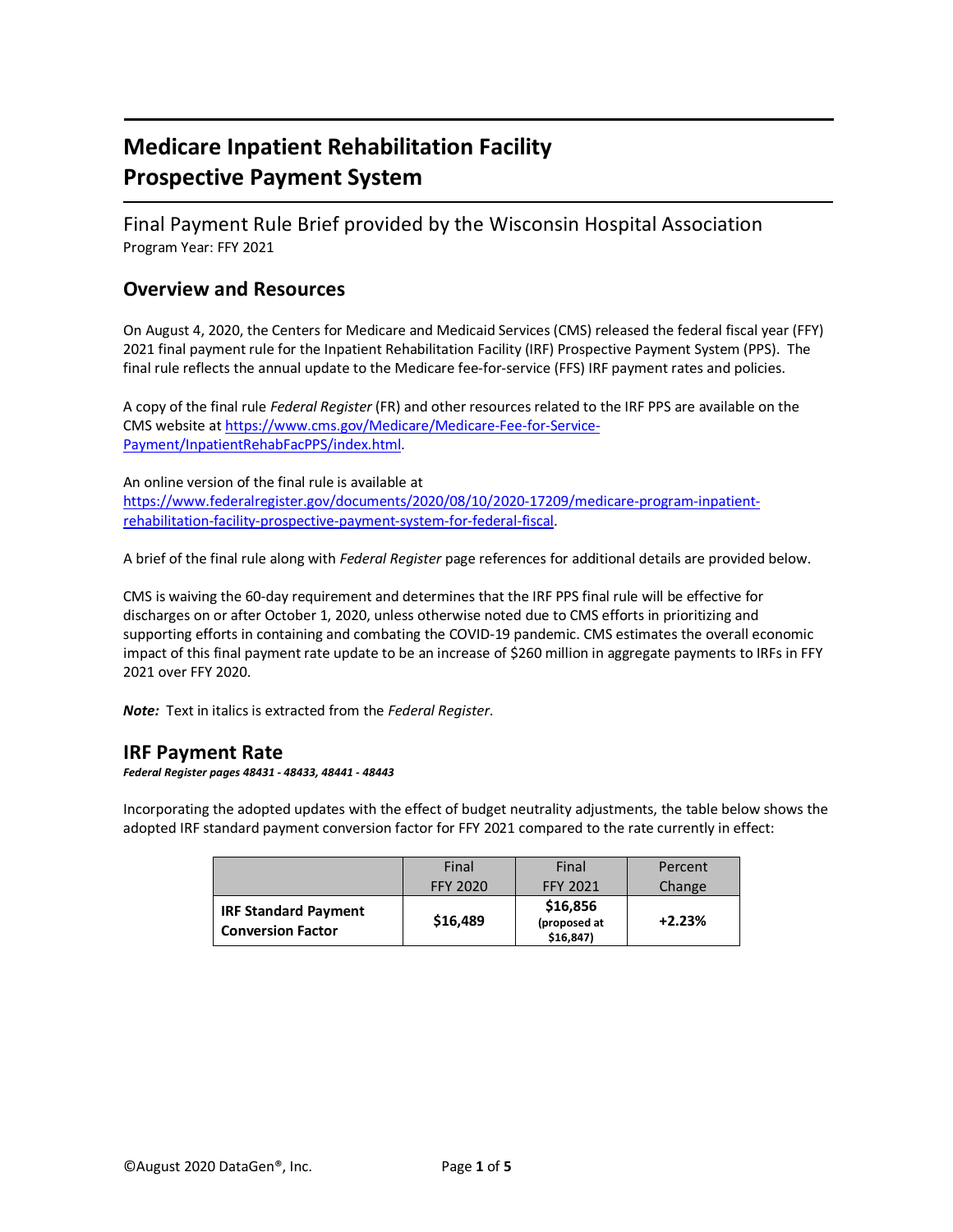The table below provides details of the adopted updates to the IRF payment rate for FFY 2021:

|                                                                            | <b>IRF Final Rate Updates</b>               |
|----------------------------------------------------------------------------|---------------------------------------------|
| Marketbasket Update                                                        | $+2.4%$<br>(proposed at +2.9%)              |
| Affordable Care Act (ACA)-Mandated Productivity Reduction                  | 0.0 percentage points<br>(proposed at -0.4) |
| Wage Index/Labor-Related Share/CBSA Delineations Budget<br>Neutrality (BN) | 1.0013<br>(proposed at 0.9999)              |
| Case-Mix Groups (CMGs) and CMG Relative Weight Revisions<br>ΒN             | 0.9970<br>(proposed at 0.9969)              |
| <b>Overall Rate Change</b>                                                 | $+2.23%$<br>(proposed at $+2.17%$ )         |

#### **Wage Index, Labor-Related Share, and CBSA Delineations** *Federal Register pages 48433 – 48441*

CMS will estimate the labor-related portion of the IRF standard rate and also adjust for differences in area wage levels using a wage index. CMS will increase the labor-related share of the standard rate from 72.7% for FFY 2020 to 73.0% (proposed at 72.9%) in FFY 2021.

For FFY 2021, CMS will update the Core-Based Statistical Areas (CBSA) for all providers based on the delineations published in the Office of Budget and Management (OMB) Bulletin No. 18-04 released on September 14, 2018. Included in this bulletin are new CBSAs, urban counties that become rural, rural counties that become urban, and existing CBSAs which are split apart or otherwise changed. CMS believes that these delineations better represent current rural and urban areas. As a result, provider wage indexes will change depending on which CBSA they are assigned to. In order to alleviate significant losses in revenue, CMS is adopting a 2-year transition period. Adopted delineations will be effective beginning October 1, 2020 and include a 5% cap on the reduction of a provider's wage index for FFY 2021 compared to its wage index for FFY 2020 and a full reduction of a provider's wage index for FFY 2022. OMB Bulletin 18-04 can be found at [https://www.whitehouse.gov/wp-content/uploads/2018/09/Bulletin-18-04.pdf.](https://www.whitehouse.gov/wp-content/uploads/2018/09/Bulletin-18-04.pdf)

CMS adopted a wage index and labor-related share budget neutrality factor of 1.0013 (proposed at 0.9999) for FFY 2021 to ensure that aggregate payments made under the IRF PPS are not greater or less than would otherwise be made if wage adjustments had not changed.

A complete list of the final wage indexes for payment in FFY 2021 is available on the CMS website at [https://www.cms.gov/Medicare/Medicare-Fee-for-Service-Payment/InpatientRehabFacPPS/Data-Files.html.](https://www.cms.gov/Medicare/Medicare-Fee-for-Service-Payment/InpatientRehabFacPPS/Data-Files.html)

The March 6, 2020 OMB Bulletin 20-01 was not issued in time for integration into the rule. This bulletin can be found a[t https://www.whitehouse.gov/wp-content/uploads/2020/03/Bulletin-20-01.pdf.](https://www.whitehouse.gov/wp-content/uploads/2020/03/Bulletin-20-01.pdf) For FFY 2022, CMS intends to propose any updates from this OMB bulletin to further update CBSA delineation.

# **Case-Mix Group Relative Weight Updates**

*Federal Register pages 48428 – 48431*

CMS assigns IRF discharges into case-mix groups (CMGs) that are reflective of the different resources required to provide care to IRF patients. Patients are first categorized into rehabilitation impairment categories (RICs) based on the primary reason for rehabilitative care. Patients are further categorized into CMGs based upon their ability to perform activities of daily living or based on age and cognitive ability (motor score). Within each of the CMGs there are four tiers, each with a different relative weight that is determined based on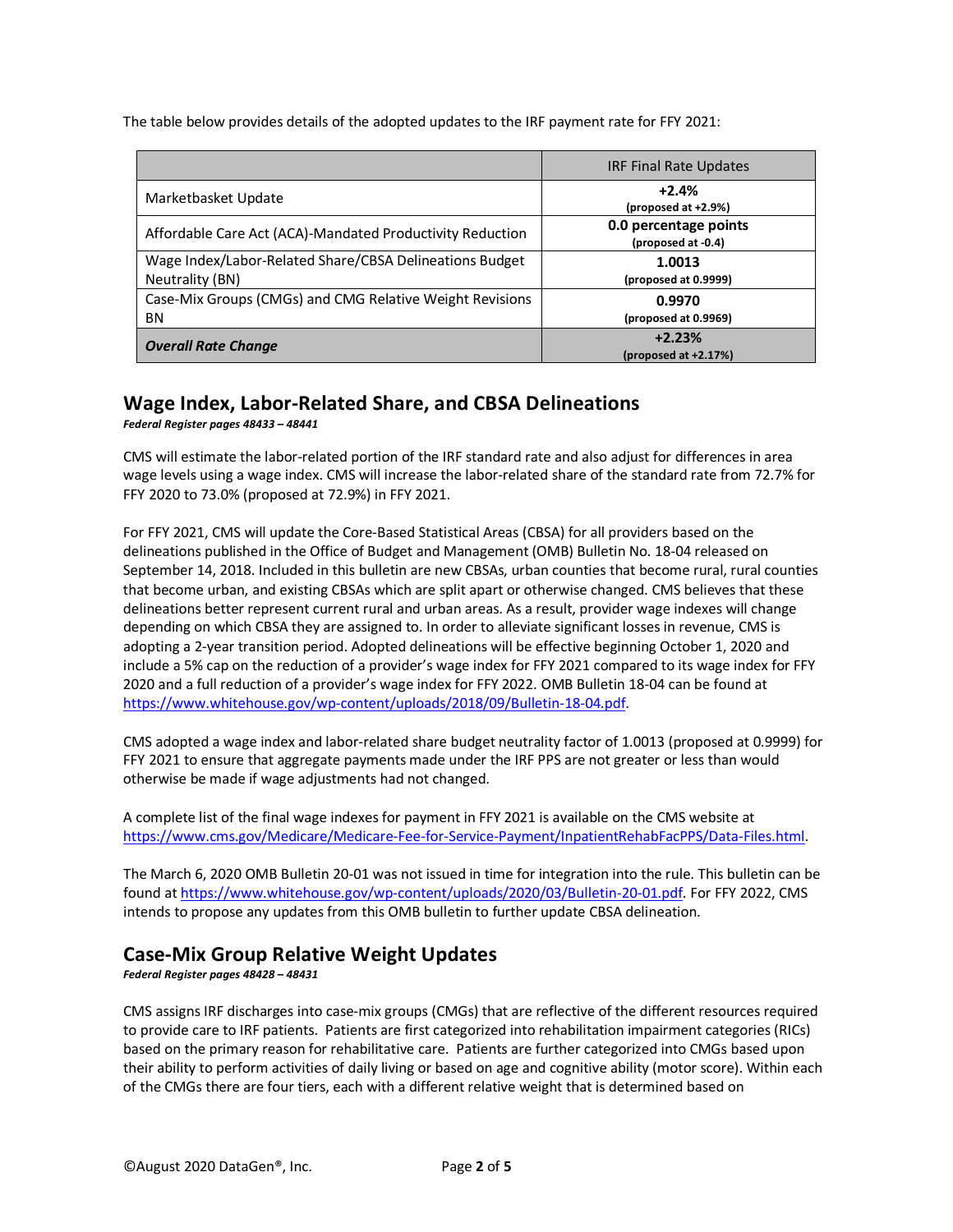comorbidities. Currently, there are 95 CMGs with four tiers and another five CMGs that account for very short stays and patients who die in the IRF.

Each year, CMS updates the CMG relative weights and average lengths of stays (ALOS) with the most recent available data. CMS will update these factors for FFY 2021 using FFY 2019 IRF claims data and FFY 2018 IRF cost report data. To compensate for the CMG weights changes, CMS will apply a FFY 2021 case-mix budget neutrality factor of 0.9970 (proposed at 0.9969).

CMS will not make any changes to the CMG categories/definitions. Using FFY 2019 claims data, CMS' analysis shows that 99.3% of IRF cases are in CMGs and tiers that would experience less than a +/-5% change in its CMG relative weight as a result of the updates. A table that lists the final FFY 2021 CMG payments weights and ALOS values is provided on *Federal Register* pages 48428 – 48430.

## **Outlier Payments**

#### *Federal Register page 48444*

Outlier payments were established under the IRF PPS to provide additional payments for extremely costly cases. Outlier payments are made if the estimated cost of the case exceeds the payment for the case plus an outlier threshold. Costs are determined by multiplying the facility's overall cost-to-charge ratio (CCR) by the allowable charges for the case. When a case qualifies for an outlier payment, CMS pays 80% of the difference between the estimated cost of the case and the outlier threshold.

CMS has established a target of 3.0% of total IRF PPS payments to be set aside for high cost outliers. To meet this target for FFY 2021, CMS will update the outlier threshold value to \$7,906 (proposed at \$8,102) for FFY 2021, a 15.0% decrease compared to the current threshold of \$9,300.

# **Updates to the IRF Cost-to-Charge Ratio (CCR) Ceiling**

*Federal Register pages 48444 – 48445*

CMS applies a ceiling to IRF's CCRs. If an individual IRF's CCR exceeds this ceiling, that CCR is replaced with the appropriate national average CCR for that FFY, either urban or rural. The national urban and rural CCRs and the national CCR ceiling for IRFs are updated annually based on analysis of the most recent data that is available. The national urban and rural CCRs are applied when:

- New IRFs have not yet submitted their first Medicare cost report;
- IRFs overall CCR is in excess of the national CCR ceiling for the current FFY;
- Accurate data to calculate an overall CCR are not available for IRFs.

CMS will continue to set the national CCR ceiling at 3 standard deviations above the mean CCR, and therefore CMS is adopting a national CCR ceiling for FY 2021 of 1.34 (proposed at 1.33). If an individual IRF's CCR exceeds this ceiling for FY 2021, the IRF's CCR will be replaced with the appropriate national average CCR, urban or rural. CMS is adopting a national average CCR of 0.493 (proposed at 0.490) for rural IRFs and 0.398 (proposed at 0.400) for urban IRFs.

# **Revisions to Certain IRF Coverage Requirements**

*Federal Register pages 48445 – 48453*

IRF care is only considered by Medicare to be reasonable and necessary if the patient meets all of the IRF coverage requirements. Failure to meet the IRF coverage criteria in a particular case will result in denial of the IRF claim.

Based on the responses to CMS' request for information in the FFY 2018 IRF PPS Proposed Rule on ways to reduce burden for hospitals and physicians, improve quality of care, decrease costs, and ensure that patients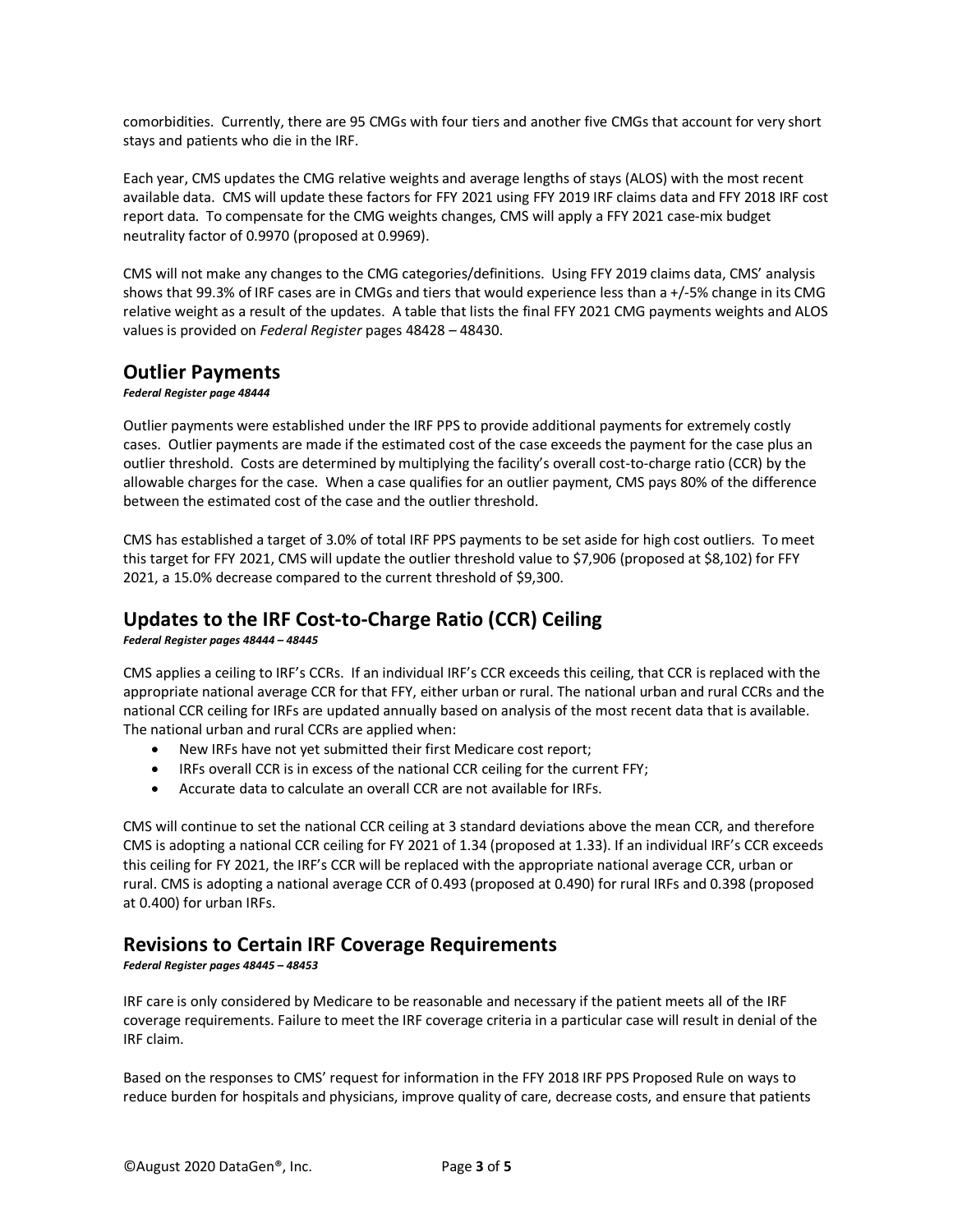receive the best care, CMS is finalizing part of its proposal to allow a non-physician practitioner that the IRF determines has the specialized training and experience in inpatient rehabilitation to perform 1 of the 3 face-toface IRF coverage requirement duties with the patient per week that are currently required to be performed by a rehabilitation physician, as long as the duties are within the non-physician practitioner's scope of practice under applicable state law.

In the April 6, 2020 Interim Final Rule, CMS finalized the removal of the post-admission physician evaluation requirement in order to address the public health emergency for the COVID-19 pandemic only for the duration of the pandemic. In order to reduce unnecessary burden on IRF providers and physicians, CMS will permanently remove the post-admission physician evaluation documentation requirement from the list of IRF coverage requirements for all IRFs beginning with FFY 2021.

Additionally, a comprehensive pre-admission screening must meet several requirements, including but not limited to:

- It includes a detailed and comprehensive review of each patient's condition and medical history; and
- It is used to inform a rehabilitation who reviews and comments his or her occurrence with the findings and results of the preadmission screening.

In order to reduce administrative burden and for ease of reference, CMS will adopt the following amendments to the above comprehensive preadmission screening beginning FFY 2021:

- The comprehensive pre-admission screening must include a detailed and comprehensive review of each patient's condition and medical history, including:
	- The patient's level of function prior to the event or condition that led to the patient's need for intensive rehabilitation therapy;
	- **Expected level of improvement;**
	- **Expected length of time necessary to achieve that level of improvement;**
	- An evaluation of the patient's risk for clinical complications;
	- The conditions that caused the need for rehabilitation;
	- The combinations of treatments needed; and
	- Anticipated discharge destination.
- Based on the responses to CMS' request for comments in the FFY 2021 Proposed Rule regarding what elements of the pre-admission screening should be removed in order to reduce burden on rehabilitation physicians, CMS is finalizing to remove the following elements from the pre-admission screening:
	- Expected frequency and duration of treatment in the IRF;
	- Any anticipated post-discharge treatments; and
	- **•** Other information relevant to the patient's care needs.
- The comprehensive preadmission screening must be used to inform a rehabilitation physician who must document that he/she has reviewed and concurs with the findings and results of the preadmission screening prior to the IRF admission as these were not previously finalized in the preadmission screening documentation.

Lastly, CMS is finalizing to define a "week" as *a period of 7 consecutive calendar days beginning with the date of admission to the IRF* in order to reduce administrative burden and provide clarity regarding several of the IRF coverage requirements.

# **Updates to the IRF Quality Reporting Program (QRP)**

*Federal Register pages 48424, 48453 – 48454*

CMS collects quality data from IRFs on measures that relate to five stated quality domains and three stated resource domains. IRFs that do not successfully participate in the IRF QRP are subject to a 2.0 percentage point reduction to the market basket update for the applicable year–the reduction factor value is set in law.